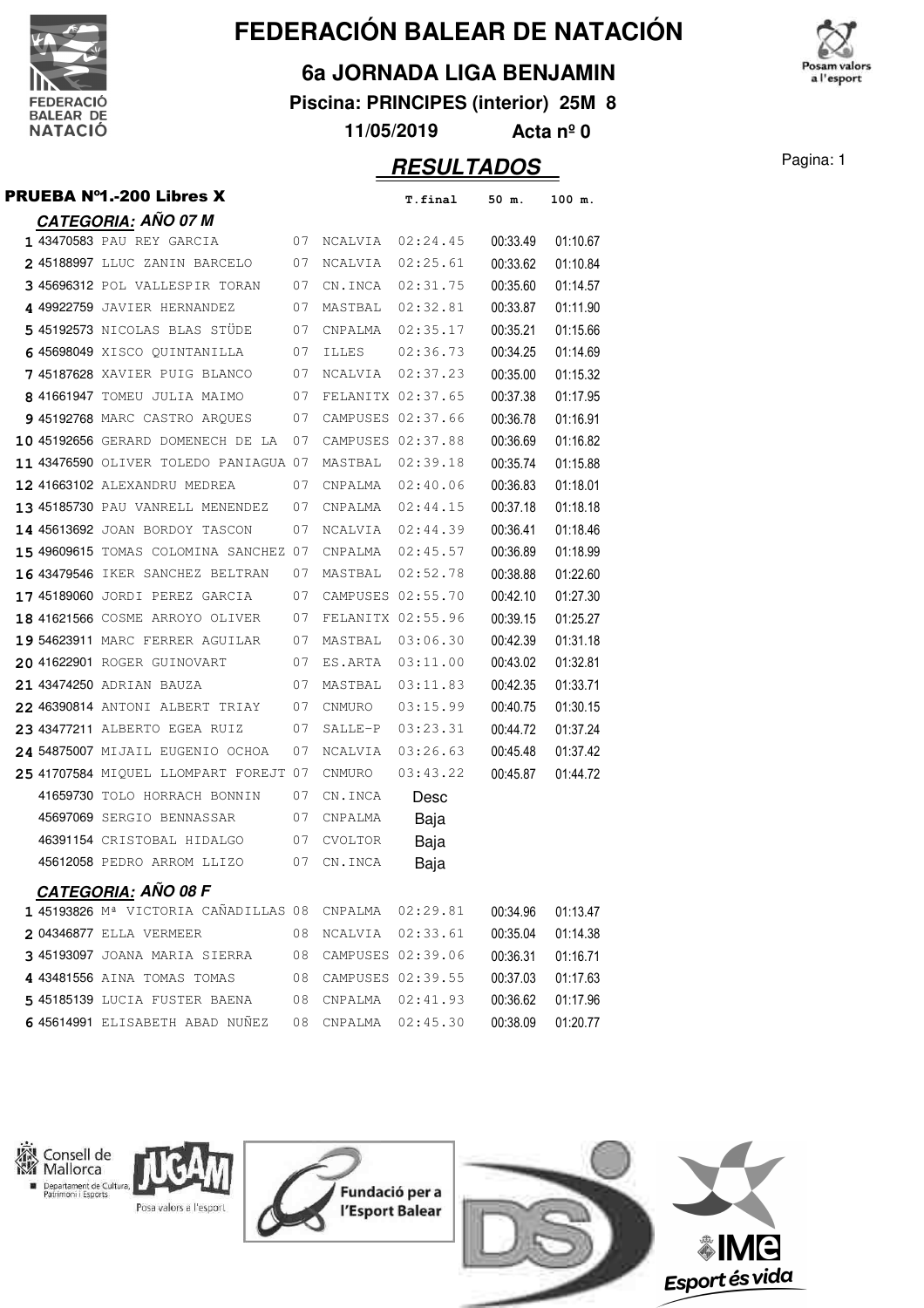

#### **6a JORNADA LIGA BENJAMIN**

**Piscina: PRINCIPES (interior) 25M 8**

**11/05/2019 Acta nº 0**

### Pagina: 2 **RESULTADOS**

|  | <b>PRUEBA N°1.-200 Libres X</b>                                            |    |                                 | T.final              | 50 m.                | 100 m.   |
|--|----------------------------------------------------------------------------|----|---------------------------------|----------------------|----------------------|----------|
|  | <b>CATEGORIA: AÑO 08 F</b>                                                 |    |                                 |                      |                      |          |
|  | 7 45184949 CLAUDIA FRANCO                                                  |    | 08 CNPALMA                      | 02:47.47             | 00:38.50             | 01:20.85 |
|  | 8 41662209 CELIA ROSSELLO                                                  | 08 | CNPALMA                         | 02:48.37             | 00:39.21             | 01:22.52 |
|  | <b>9 49770993</b> ERIKA BAYON BUENO                                        | 08 | CVOLTOR                         | 02:52.06             | 00:38.37             | 01:22.40 |
|  | 10 46390465 blanca jaume bravo                                             | 08 | MASTBAL                         | 02:52.15             | 00:41.52             | 01:26.05 |
|  | 11 45189182 LUNA SANCHEZ DIAZ                                              | 08 | SALLE-P                         | 02:55.90             | 00:40.32             | 01:25.72 |
|  | <b>12 49866753</b> ERIKA VERA CAPELLA                                      | 08 | NCALVIA                         | 02:57.63             | 00:40.09             | 01:25.68 |
|  | 13 45371085 MARIA GRACIA OLIVER                                            | 08 | CNPALMA                         | 02:58.54             | 00:39.56             | 01:24.57 |
|  | 14 45189395 LARA VELASCO POTEKHINA 08                                      |    | SALLE-P                         | 02:59.28             | 00:42.56             | 01:38.27 |
|  | 15 41621291 ABRIL TOLEDO MONTAÑES                                          | 08 |                                 | FELANITX 02:59.34    | 00:43.04             | 01:28.34 |
|  | 16 45614994 AINA ABAD NUNEZ                                                | 08 | CNPALMA                         | 03:00.39             | 00:39.62             | 01:25.59 |
|  | <b>17 49771820</b> CARMEN ESTARELLAS                                       | 08 | SALLE-P                         | 03:01.93             | 00:40.53             | 01:27.83 |
|  | 18 45691876 SARA PARRA POMAR                                               | 08 | CNPALMA                         | 03:02.56             | 00:39.72             | 01:25.83 |
|  | 19 46388016 CARME THOMAS TABERNER                                          | 08 | CNPALMA                         | 03:02.70             | 00:42.81             | 01:30.42 |
|  | 20 49770484 MARIOLA PEREZ CAMACHO                                          | 08 | SALLE-P                         | 03:10.89             | 00:46.48             | 01:38.17 |
|  | 21 45370786 LUCIA ROSER DE HOYOS                                           | 08 |                                 | CAMPUSES 03:16.68    | 00:45.03             | 01:36.31 |
|  | 22 41707509 JULIA SERRA ALBERTI                                            | 08 |                                 | BOCCHORI 03:18.75    | 00:44.87             | 01:36.43 |
|  | 23 49926638 ANA MARIA RODRIGUEZ                                            | 08 | CVOLTOR                         | 03:29.85             | 00:45.31             | 01:39.65 |
|  | 24 49770483 SILVIA PEREZ CAMACHO                                           | 08 | SALLE-P                         | 03:30.02             | 00:44.83             | 01:37.59 |
|  | 41621226 JULIA FERRANDO CANTO                                              | 08 | ES.ARTA                         | Desc                 |                      |          |
|  | 41693712 ESPERANÇA NADAL                                                   | 08 | ES.ARTA                         | Desc                 |                      |          |
|  | 45691718 MISHEL CALIVA MARTINEZ 08 CN.INCA                                 |    |                                 | Baja                 |                      |          |
|  | <b>PRUEBA N°2.-100 Libres X</b>                                            |    |                                 | T.final              | 50 m.                |          |
|  | <b>CATEGORIA: AÑO 08 M</b><br><b>1 49928399</b> IVAN CARDEÑOSA             |    | 08 CNPALMA                      | 01:12.13             | 00:34.79             |          |
|  | 2 49770154 FCO. BORJA GARAU                                                | 08 | CNPALMA                         | 01:12.50             | 00:35.14             |          |
|  | 3 45612991 MARCOS ERRALDE VIVES                                            | 08 |                                 | CAMPUSES 01:16.28    | 00:36.14             |          |
|  | 4 49773073 IÑIGO ROMERO AVILES                                             | 08 | SALLE-P                         | 01:16.29             | 00:37.04             |          |
|  | 5 45371479 MARC GAYA BISQUERRA                                             | 08 |                                 | CN.INCA 01:17.01     | 00:36.53             |          |
|  |                                                                            | 08 |                                 |                      | 00:38.43             |          |
|  | 6 46397767 MARCOS SIQUIER RIPOLL<br><b>7 45187468</b> AXEL JUAN HARO PEREZ |    | CNPALMA<br>08 CAMPUSES 01:20.13 | 01:19.96             | 00:36.88             |          |
|  | 8 45372929 JOAN GOMEZ RIERA                                                | 08 |                                 | MASTBAL 01:21.21     | 00:36.62             |          |
|  |                                                                            |    |                                 |                      |                      |          |
|  | <b>9 00342128</b> NICOLAS HUTHER<br>10 45611301 JORGE NUÑEZ BALDOMIR       | 08 | CVOLTOR                         | 01:23.26             | 00:39.56             |          |
|  | 11 49609031 GABRIEL BARCELO                                                | 08 | ILLES                           | 01:23.31             | 00:38.90             |          |
|  | 12 49609493 TOMAS RODRIGUEZ MENDEZ 08                                      | 08 | SALLE-P<br>NCALVIA              | 01:23.36<br>01:23.62 | 00:38.98<br>00:40.12 |          |
|  | 13 78223023 NOAH TORRICO RUIZ 08 CVOLTOR 01:24.24                          |    |                                 |                      | 00:40.37             |          |
|  |                                                                            |    |                                 |                      |                      |          |

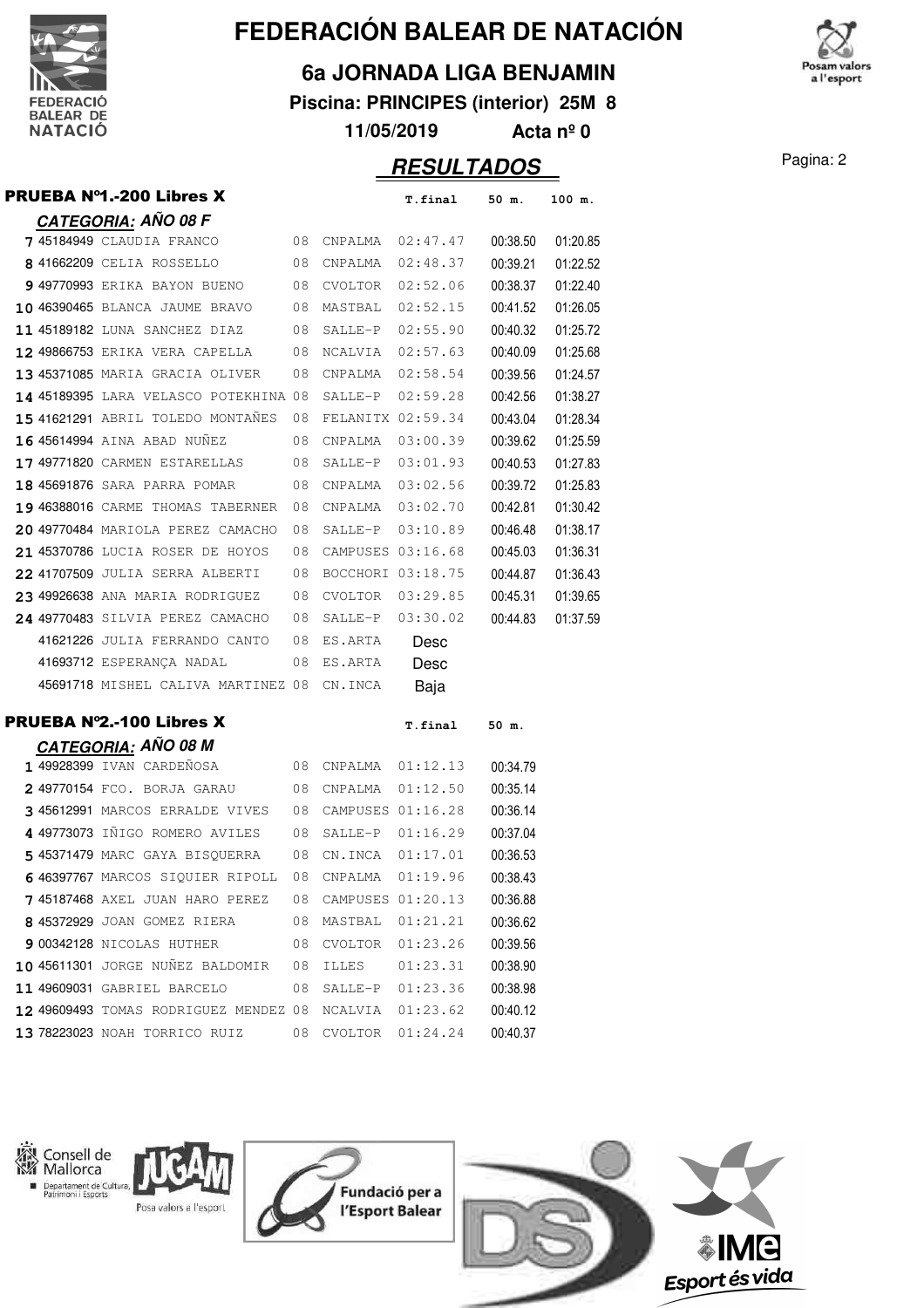

#### **6a JORNADA LIGA BENJAMIN**

**Piscina: PRINCIPES (interior) 25M 8**

**11/05/2019 Acta nº 0**

## **RESULTADOS** Pagina: 3

|  | <b>PRUEBA N°2.-100 Libres X</b>        |    |                   | T.final  | 50 m.    |
|--|----------------------------------------|----|-------------------|----------|----------|
|  | <b>CATEGORIA: AÑO 08 M</b>             |    |                   |          |          |
|  | 14 00721378 DENIZ RESHATOV             | 08 | CVOLTOR           | 01:25.40 | 00:39.52 |
|  | 15 45190073 ERIC CAMINO GARCIA         | 08 | MASTBAL 01:25.58  |          | 00:40.67 |
|  | 16 43481558 SEBASTIA RAMON FERRER      | 08 | SALLE-P           | 01:26.55 | 00:39.99 |
|  | 17 41660313 MIQUEL ADROVER RIGO        | 08 | FELANITX 01:28.02 |          | 00:43.18 |
|  | 18 45189993 MARC TORO GARCIA           | 08 | NCALVIA           | 01:28.06 | 00:41.44 |
|  | 19 49609504 VALENTIN DE TORO           | 08 | MASTBAL           | 01:28.07 | 00:43.39 |
|  | 20 45184348 JAUME MELIS FERRER         | 08 | CNPALMA           | 01:28.90 | 00:42.84 |
|  | 21 41623480 ALEIX APARICIO             | 08 | CN.INCA           | 01:29.03 | 00:43.43 |
|  | 22 41623254 GABRIEL GALMES VIVES       | 08 | ES.ARTA           | 01:29.36 | 00:43.71 |
|  | 23 45189527 GUIEM MAS HERNANDEZ        | 08 | CVOLTOR           | 01:29.74 | 00:41.50 |
|  | 24 49611670 SEBASTIAN ALCIBAR          | 08 | <b>CVOLTOR</b>    | 01:30.74 | 00:43.74 |
|  | 25 46390282 NICOLAS BLANQUE            | 08 | MASTBAL           | 01:31.28 | 00:42.61 |
|  | 26 49480357 JOAN BELTRAN AMOEDO        | 08 | CN.INCA           | 01:31.43 | 00:43.28 |
|  | 27 41621259 JOAN MORA LADARIA          | 08 | ES.ARTA           | 01:31.71 | 00:44.25 |
|  | 28 45190648 MARTI JIMENEZ CAMACHO      | 08 | SALLE-P           | 01:33.19 | 00:42.83 |
|  | 29 00589267 CRISTIAN EMILOV DINEV      | 08 | CVOLTOR           | 01:39.84 | 00:47.40 |
|  | <b>30 45193551 JUAN DANIEL PASCUAL</b> | 08 | AQUATICS 01:41.48 |          | 00:45.21 |
|  | 31 45613402 JESUS NADAL DUQUE          | 08 | AQUATICS 01:44.67 |          | 00:46.54 |
|  | 45696792 LEONIDAS BÖNTE FLORES         | 08 | CAMPUSES          | Baja     |          |
|  | 43479964 YAGO OJEA ARANA               | 08 | SALLE-P           | Baja     |          |
|  | 45192169 SAMUEL ROMERO MESA            | 08 | CVOLTOR           | Baja     |          |
|  | <u>CATEGORIA:</u> AÑO 09 F             |    |                   |          |          |
|  | 1 45691319 BEATRIZ GIJON CASTRO        | 09 | SALLE-P           | 01:11.88 | 00:35.11 |
|  | 249928381 LUCIA SANTHA FERENCZI        | 09 | SALLE-P           | 01:17.32 | 00:36.93 |
|  | 341692086 LAIA REUS SANS               | 09 | CN.INCA           | 01:18.07 | 00:37.17 |
|  | 4 49774243 AMALIA COLL COMPANY         | 09 | CNPALMA           | 01:19.37 | 00:37.98 |
|  | 5 49484379 LLUCIA AVELLA               | 09 | ILLES             | 01:19.39 | 00:37.80 |
|  | 6 46395107 SOFIA LOPEZ GUILLEN         | 09 | CN.INCA           | 01:19.72 | 00:36.51 |
|  | <b>745372330</b> EMILIE SANCHEZ BUJOSA | 09 | CNPALMA           | 01:19.73 | 00:37.78 |
|  | 8 08424482 SIENNA STEINFELDT           | 09 | CAMPUSES 01:20.38 |          | 00:37.54 |
|  | 9 49614755 NEUS MARCO ESCRIBANO        | 09 | SALLE-P           | 01:22.17 | 00:38.54 |
|  | 10 49868938 JULIA LLABRES PEDRET       | 09 | SALLE-P           | 01:23.46 | 00:40.20 |
|  | 11 46394334 LAURA VILAFRANCA MOYA      | 09 | NCALVIA           | 01:24.62 | 00:37.24 |
|  | 12 49480545 SANDRA MARTIN FRAILE       | 09 | CNPALMA           | 01:25.03 | 00:40.27 |
|  | 13 49605987 MELANIA ROMERO PONCE       | 09 | NCALVIA           | 01:25.36 | 00:40.77 |
|  | 14 49609931 ALBA PASCUAL SABANIEL      | 09 | SALLE-P           | 01:25.96 | 00:40.57 |
|  |                                        |    |                   |          |          |



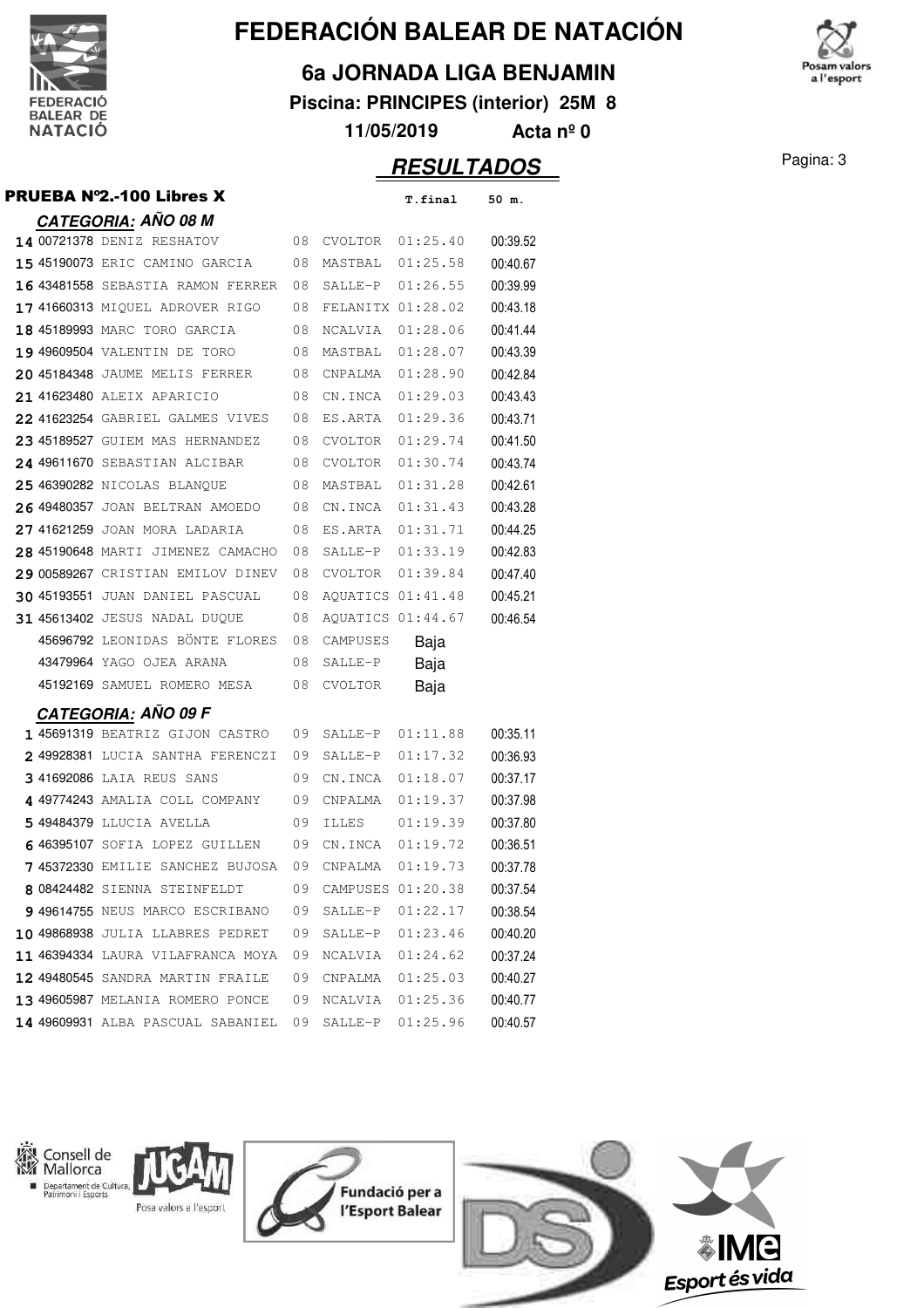

×

# **FEDERACIÓN BALEAR DE NATACIÓN**

#### **6a JORNADA LIGA BENJAMIN**

**Piscina: PRINCIPES (interior) 25M 8**

**11/05/2019 Acta nº 0**

## **RESULTADOS** Pagina: 4

| PRUEBA N°2.-100 Libres X                                          |          |                   | T.final           | 50 m.                |
|-------------------------------------------------------------------|----------|-------------------|-------------------|----------------------|
| CATEGORIA: AÑO 09 F                                               |          |                   |                   |                      |
| <b>15 45697729 PAULA MELIS FERRER</b> 09                          |          | CNPALMA 01:26.13  |                   | 00:41.09             |
| 16 45613777 NEUS GREGORIO RIERA 09                                |          | CVOLTOR           | 01:26.53          | 00:42.32             |
| 17 46391865 VERONICA GARRIDO<br>09                                |          | CNPALMA           | 01:29.28          | 00:42.18             |
| 18 45372103 AMELIE MONIER PIÑOL                                   | 09       | CNPALMA           | 01:30.12          | 00:41.77             |
| 19 45693422 PALOMA LINARES CORNEJO 09                             |          | MASTBAL           | 01:31.89          | 00:43.94             |
| 20 41661081 NEUS MAS ALCON                                        | 09       | FELANITX 01:32.68 |                   | 00:43.53             |
| 21 46390955 MARTINA SERRA MARTINEZ 09                             |          | SALLE-P           | 01:33.91          | 00:44.07             |
| <b>22 01114907</b> PEYTON BELLA BRANNAN                           | 09       | NCALVIA           | 01:34.09          | 00:43.41             |
| 23 52032943 CARME PERICAS FONT                                    | 09       | CAMPUSES 01:34.83 |                   | 00:44.60             |
| 24 46391736 CLARA POMAR TAMARIT<br>09                             |          | CNMURO            | 01:35.96          | 00:45.23             |
| 25 41659846 MARIA CIRER CABOT                                     | - 09     | CNPALMA           | 01:36.21          | 00:45.83             |
| 26 49483716 NEUS MARTIN GINARD                                    | 09       | CVOLTOR           | 01:37.90          | 00:45.19             |
| 27 52033227 M <sup>ª</sup> ANGELES BALAGUER                       | 09       | CNPALMA           | 01:38.29          | 00:45.94             |
| 28 20549798 ELSA MIJARES FONTCLARA 09                             |          | CN.INCA           | 01:39.15          | 00:44.98             |
| 29 46392198 MARIA FRANCESCA SUNER                                 | 09       | <b>ILLES</b>      | 01:40.98          | 00:47.90             |
| 30 45695014 SOFIA MESQUIDA PIOTROW 09                             |          | ILLES             | 01:45.60          | 00:48.93             |
| <b>31 41657151 GEMMA GUINOVART</b>                                | 09       | ES.ARTA           | 01:51.41          | 00:51.32             |
| 32 54628157 MANGAL DEL BARRIO 09                                  |          | CAMPUSES 01:54.96 |                   | 00:49.56             |
| 03794472 SOPHIA TAYLOR BROWN 09                                   |          | NCALVIA           | Baja              |                      |
|                                                                   |          |                   |                   |                      |
| <b>PRUEBA N°3.-200 Estilos X</b>                                  |          |                   | T.final           | 50 m.                |
| <u>CATEGOR</u> IA: AÑO 07 M                                       |          |                   |                   |                      |
| 1 43470583 PAU REY GARCIA                                         | 07       | NCALVIA           | 02:48.00          | 00:36.81             |
| 2 45192573 NICOLAS BLAS STÜDE                                     | 07       | CNPALMA           | 02:48.52          | 00:40.88             |
| 3 45188997 LLUC ZANIN BARCELO                                     | 07       | NCALVIA           | 02:49.15          | 00:37.59             |
| 4 49922759 JAVIER HERNANDEZ                                       | 07       | MASTBAL           | 02:51.78          | 00:38.68             |
| 545696312 POL VALLESPIR TORAN                                     | 07       | CN.INCA           | 02:54.34          | 00:39.30             |
| 645698049 XISCO QUINTANILLA                                       | 07       | ILLES             | 02:57.53          | 00:39.89             |
| 745187628 XAVIER PUIG BLANCO 07                                   |          | NCALVIA 02:59.34  |                   | 00:41.75             |
| 8 41663102 ALEXANDRU MEDREA                                       | 07       | CNPALMA           | 02:59.69          | 00:40.57             |
| 9 45185730 PAU VANRELL MENENDEZ                                   | 07       | CNPALMA           | 03:00.01          | 00:41.40             |
| 10 43476590 OLIVER TOLEDO PANIAGUA 07                             |          | MASTBAL 03:00.30  |                   | 00:37.97             |
| 11 45192768 MARC CASTRO AROUES                                    | 07       | CAMPUSES 03:01.64 |                   | 00:42.50             |
| 12 41661947 TOMEU JULIA MAIMO                                     | 07       | FELANITX 03:04.92 |                   | 00:45.46             |
| 13 45613692 JOAN BORDOY TASCON                                    | 07       | NCALVIA 03:06.67  |                   | 00:47.55             |
|                                                                   |          |                   |                   |                      |
| 14 45189060 JORDI PEREZ GARCIA<br>15 41621566 COSME ARROYO OLIVER | 07<br>07 | CAMPUSES 03:15.45 | FELANITX 03:23.64 | 00:46.31<br>00:45.87 |

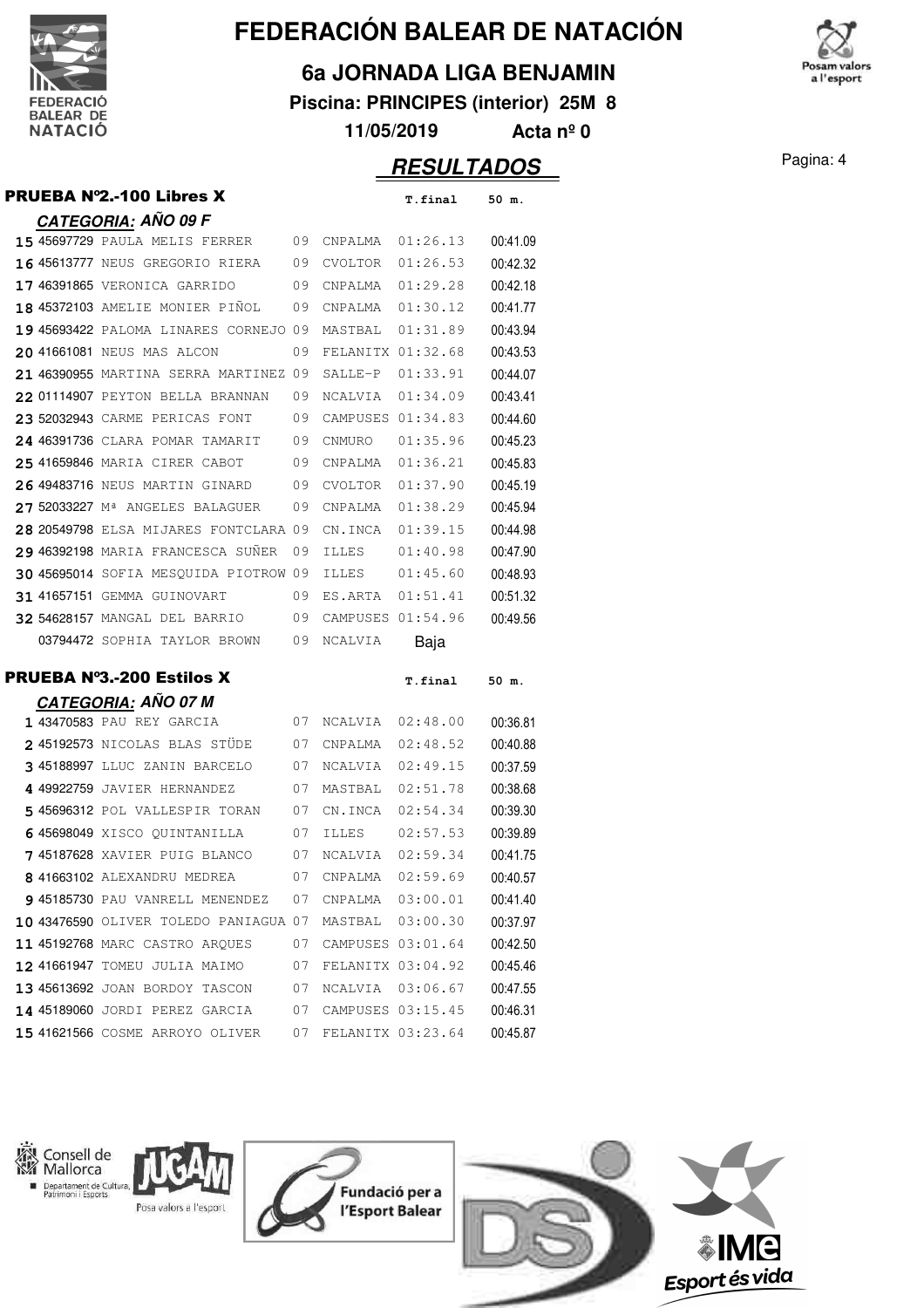

×

# **FEDERACIÓN BALEAR DE NATACIÓN**

#### **6a JORNADA LIGA BENJAMIN**

**Piscina: PRINCIPES (interior) 25M 8**

**11/05/2019 Acta nº 0**

## **RESULTADOS** Pagina: 5

|  | <b>PRUEBA Nº3.-200 Estilos X</b>       |    |                   | T.final           | 50 m.    |
|--|----------------------------------------|----|-------------------|-------------------|----------|
|  | <b>CATEGORIA: AÑO 07 M</b>             |    |                   |                   |          |
|  | 16 41622901 ROGER GUINOVART<br>07      |    | ES.ARTA           | 03:36.59          | 00:53.95 |
|  | 17 46390814 ANTONI ALBERT TRIAY        | 07 | CNMURO            | 03:38.93          | 00:52.30 |
|  | 18 43474250 ADRIAN BAUZA               | 07 | MASTBAL           | 03:44.51          | 00:50.18 |
|  | 19 41707584 MIQUEL LLOMPART FOREJT 07  |    | CNMURO            | 04:06.61          | 00:58.03 |
|  | 45192656 GERARD DOMENECH DE LA         | 07 | CAMPUSES          | Desc              |          |
|  | 54623911 MARC FERRER AGUILAR           | 07 | MASTBAL           | Desc              |          |
|  | 43479546 IKER SANCHEZ BELTRAN          | 07 | MASTBAL           | Desc              |          |
|  | 49609615 TOMAS COLOMINA SANCHEZ 07     |    | CNPALMA           | Desc              |          |
|  | 41659730 TOLO HORRACH BONNIN           | 07 | CN.INCA           | Desc              |          |
|  | 45697069 SERGIO BENNASSAR<br>07        |    | CNPALMA           | Baja              |          |
|  | 45612058 PEDRO ARROM LLIZO 07          |    | CN.INCA           | Baja              |          |
|  | <u>CATEGORIA:</u> AÑO 08 F             |    |                   |                   |          |
|  | 1 45193826 Mª VICTORIA CAÑADILLAS 08   |    |                   | CNPALMA 02:54.97  | 00:40.73 |
|  | 245614991 ELISABETH ABAD NUÑEZ         | 08 |                   | CNPALMA 03:01.62  | 00:41.35 |
|  | 3 04346877 ELLA VERMEER                | 08 |                   | NCALVIA 03:02.38  | 00:44.15 |
|  | 4 45184949 CLAUDIA FRANCO              | 08 | CNPALMA           | 03:02.85          | 00:40.13 |
|  | 5 45193097 JOANA MARIA SIERRA          | 08 |                   | CAMPUSES 03:08.43 | 00:43.65 |
|  | 643481556 AINA TOMAS TOMAS             | 08 | CAMPUSES 03:09.05 |                   | 00:45.16 |
|  | <b>7 45185139</b> LUCIA FUSTER BAENA   | 08 | CNPALMA           | 03:09.67          | 00:45.12 |
|  | 841662209 CELIA ROSSELLO               | 08 | CNPALMA  03:11.30 |                   | 00:45.95 |
|  | <b>9 49770993 ERIKA BAYON BUENO</b>    | 08 | CVOLTOR           | 03:13.28          | 00:45.32 |
|  | 10 45189182 LUNA SANCHEZ DIAZ          | 08 | SALLE-P           | 03:14.18          | 00:45.38 |
|  | 11 46390465 BLANCA JAUME BRAVO         | 08 | MASTBAL           | 03:16.84          | 00:45.92 |
|  | <b>12 45371085</b> MARIA GRACIA OLIVER | 08 | CNPALMA 03:20.26  |                   | 00:46.03 |
|  | 13 45189395 LARA VELASCO POTEKHINA 08  |    |                   | SALLE-P 03:20.43  | 00:50.13 |
|  | 14 41621291 ABRIL TOLEDO MONTANES      | 08 | FELANITX 03:22.56 |                   | 00:49.29 |
|  | 15 45691876 SARA PARRA POMAR           | 08 | CNPALMA           | 03:23.06          | 00:47.38 |
|  | 16 49866753 ERIKA VERA CAPELLA         | 08 |                   | NCALVIA 03:23.80  | 00:47.87 |
|  | 17 46388016 CARME THOMAS TABERNER      | 08 | CNPALMA           | 03:25.23          | 00:48.52 |
|  | 18 45614994 AINA ABAD NUNEZ            | 08 | CNPALMA           | 03:27.68          | 00:47.94 |
|  | 19 49771820 CARMEN ESTARELLAS          | 08 | SALLE-P           | 03:29.74          | 00:50.36 |
|  | 20 49770484 MARIOLA PEREZ CAMACHO      | 08 | SALLE-P           | 03:35.00          | 00:55.16 |
|  | 21 41621226 JULIA FERRANDO CANTO       | 08 | ES.ARTA           | 03:41.28          | 00:51.53 |
|  | 45370786 LUCIA ROSER DE HOYOS          | 08 | CAMPUSES          | Desc              |          |
|  | 45691718 MISHEL CALIVA MARTINEZ 08     |    | CN.INCA           | Baja              |          |
|  |                                        |    |                   |                   |          |

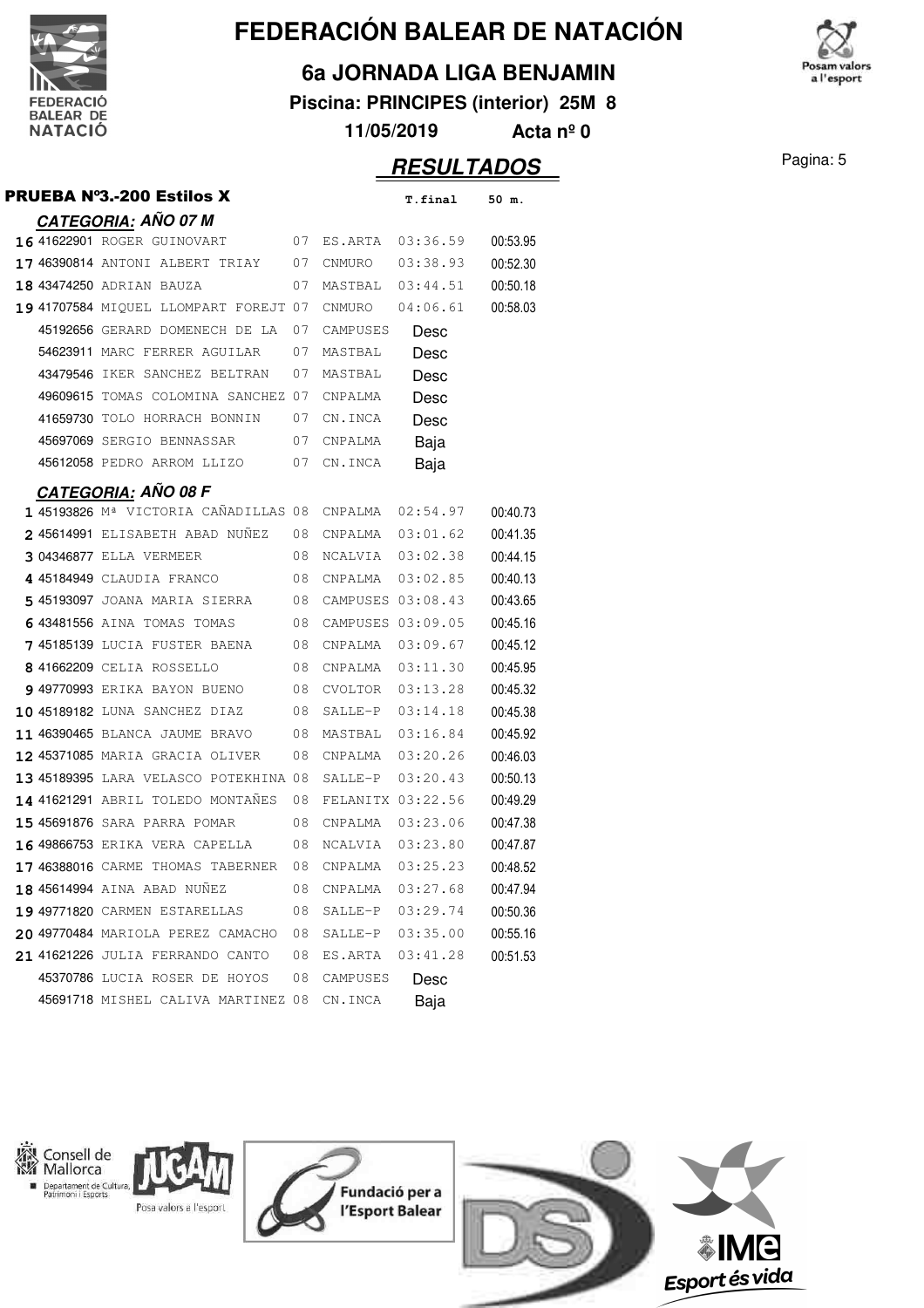

#### **6a JORNADA LIGA BENJAMIN**

**Piscina: PRINCIPES (interior) 25M 8**

**11/05/2019 Acta nº 0**

### **RESULTADOS** Pagina: 6

|  | <b>PRUEBA N°4.-200 Estilos X</b>       |    |                     | T.final  | 50 m.    |
|--|----------------------------------------|----|---------------------|----------|----------|
|  | <b>CATEGORIA: AÑO 08 M</b>             |    |                     |          |          |
|  | 1 49770154 FCO. BORJA GARAU            |    | 08 CNPALMA 03:03.00 |          | 00:40.11 |
|  | <b>2 49773073</b> IÑIGO ROMERO AVILES  | 08 | SALLE-P 03:06.44    |          | 00:45.46 |
|  | 3 46397767 MARCOS SIQUIER RIPOLL       | 08 |                     |          | 00:45.06 |
|  | 4 45371479 MARC GAYA BISQUERRA         | 08 | CN.INCA 03:15.90    |          | 00:46.31 |
|  | 5 49609031 GABRIEL BARCELO             | 08 | SALLE-P 03:16.81    |          | 00:40.71 |
|  | 6 45187468 AXEL JUAN HARO PEREZ        | 08 | CAMPUSES 03:20.12   |          | 00:46.96 |
|  | 778223023 NOAH TORRICO RUIZ            | 08 | CVOLTOR 03:20.70    |          | 00:48.40 |
|  | 8 49609504 VALENTIN DE TORO            | 08 | MASTBAL 03:25.18    |          | 00:43.27 |
|  | 9 00342128 NICOLAS HUTHER              | 08 | CVOLTOR 03:26.02    |          | 00:44.98 |
|  | 10 49609493 TOMAS RODRIGUEZ MENDEZ 08  |    | NCALVIA 03:27.91    |          | 00:48.91 |
|  | 11 45611301 JORGE NUNEZ BALDOMIR       | 08 | ILLES               | 03:34.35 | 00:49.93 |
|  | 12 45372929 JOAN GOMEZ RIERA           | 08 | MASTBAL 03:35.41    |          | 00:52.22 |
|  | 13 45189527 GUIEM MAS HERNANDEZ        | 08 | CVOLTOR             | 03:35.78 | 00:56.39 |
|  | 14 41660313 MIQUEL ADROVER RIGO        | 08 | FELANITX 03:37.00   |          | 00:50.68 |
|  | 15 49611670 SEBASTIAN ALCIBAR          | 08 | CVOLTOR 03:37.95    |          | 00:48.82 |
|  | <b>16 45190073</b> ERIC CAMINO GARCIA  | 08 | MASTBAL 03:38.28    |          | 00:52.34 |
|  | 17 00721378 DENIZ RESHATOV             | 08 | CVOLTOR 03:38.43    |          | 00:45.70 |
|  | 18 46390282 NICOLAS BLANQUE            | 08 | MASTBAL 03:43.26    |          | 00:55.94 |
|  |                                        | 08 | CNPALMA 03:52.43    |          | 00:55.19 |
|  | 20 41623254 GABRIEL GALMES VIVES       | 08 | ES.ARTA 03:52.83    |          | 00:56.74 |
|  | 21 41623480 ALEIX APARICIO             | 08 | CN.INCA             | 03:58.53 | 00:57.49 |
|  | 45612991 MARCOS ERRALDE VIVES          | 08 | CAMPUSES            | Desc     |          |
|  | 43481558 SEBASTIA RAMON FERRER         | 08 | SALLE-P             | Desc     |          |
|  | 49928399 IVAN CARDEÑOSA                | 08 | CNPALMA             | Desc     |          |
|  | 00589267 CRISTIAN EMILOV DINEV         | 08 | CVOLTOR             | Desc     |          |
|  | 45189993 MARC TORO GARCIA              | 08 | NCALVIA             | Desc     |          |
|  | 49480357 JOAN BELTRAN AMOEDO           | 08 | CN.INCA             | Desc     |          |
|  | 45192169 SAMUEL ROMERO MESA 08         |    | <b>CVOLTOR</b>      | Baja     |          |
|  | <u>CATEGOR</u> IA: AÑO 09 F            |    |                     |          |          |
|  | <b>1 45691319</b> BEATRIZ GIJON CASTRO | 09 | SALLE-P             | 03:05.97 | 00:44.87 |
|  | 241692086 LAIA REUS SANS               | 09 | CN.INCA             | 03:09.00 | 00:42.26 |
|  | 3 49928381 LUCIA SANTHA FERENCZI       | 09 | SALLE-P 03:09.92    |          | 00:44.90 |
|  | 4 08424482 SIENNA STEINFELDT           | 09 | CAMPUSES 03:12.23   |          | 00:44.09 |
|  | 5 45372330 EMILIE SANCHEZ BUJOSA       | 09 | CNPALMA 03:15.79    |          | 00:45.42 |
|  | 6 49774243 AMALIA COLL COMPANY         | 09 | CNPALMA 03:19.21    |          | 00:45.53 |
|  | 7 49614755 NEUS MARCO ESCRIBANO        | 09 | SALLE-P             | 03:19.26 | 00:46.23 |
|  |                                        |    |                     |          |          |



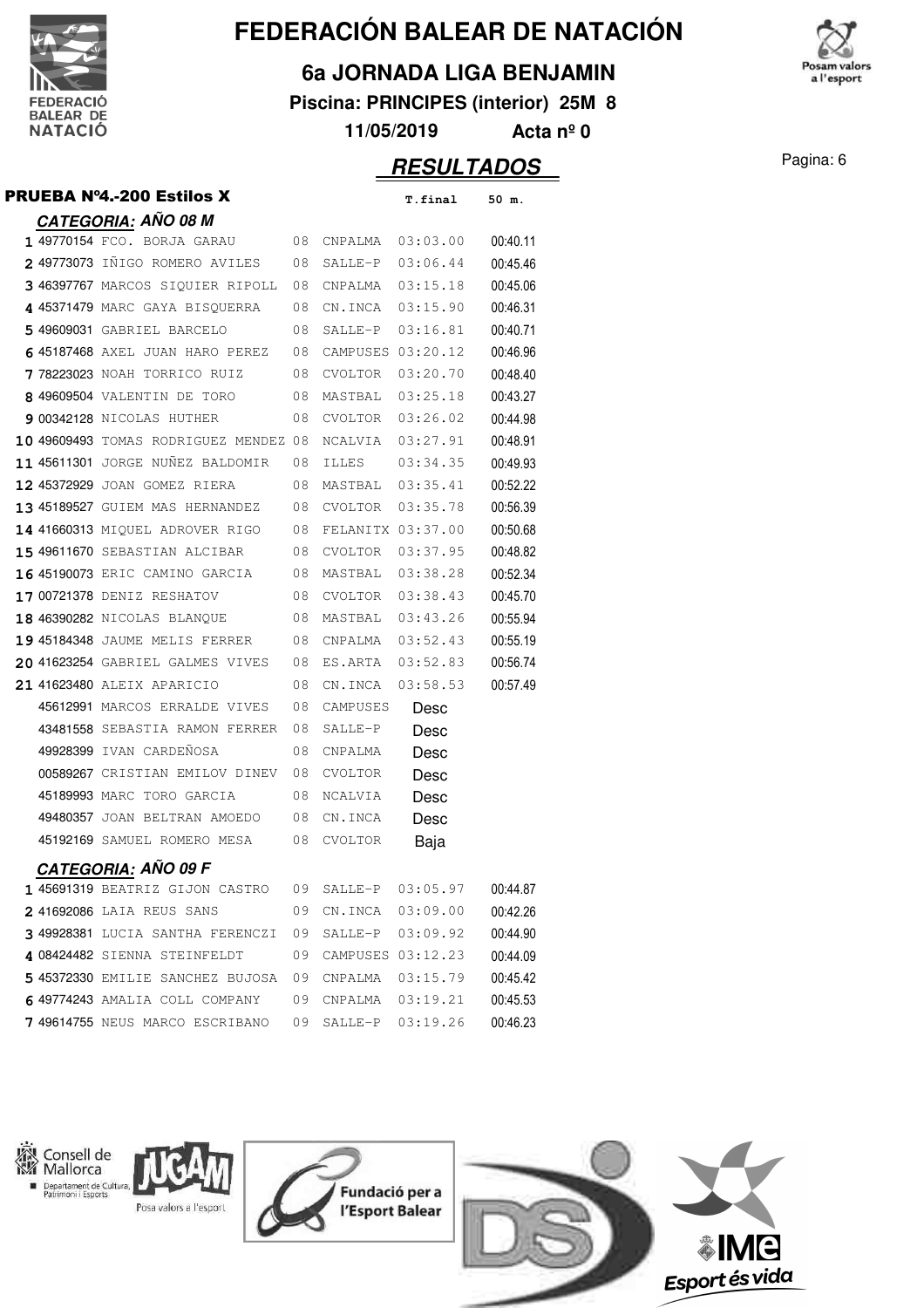

#### **6a JORNADA LIGA BENJAMIN**

**Piscina: PRINCIPES (interior) 25M 8**

**11/05/2019 Acta nº 0**

## **RESULTADOS** Pagina: 7

|         | <b>PRUEBA Nº4.-200 Estilos X</b>                                       |    |         | T.final              | 50 m.      |          |          |
|---------|------------------------------------------------------------------------|----|---------|----------------------|------------|----------|----------|
|         | <b>CATEGORIA: AÑO 09 F</b>                                             |    |         |                      |            |          |          |
|         | 8 49868938 JULIA LLABRES PEDRET 09 SALLE-P 03:21.48                    |    |         |                      | 00:49.43   |          |          |
|         | 9 49484379 LLUCIA AVELLA 09 ILLES                                      |    |         | 03:21.51             | 00:45.87   |          |          |
|         | 10 46395107 SOFIA LOPEZ GUILLEN 09 CN.INCA 03:22.87                    |    |         |                      | 00:47.40   |          |          |
|         | 11 49609931 ALBA PASCUAL SABANIEL 09 SALLE-P 03:24.80                  |    |         |                      | 00:49.16   |          |          |
|         | 12 45697729 PAULA MELIS FERRER                                         |    |         | 09 CNPALMA 03:26.12  | 00:49.41   |          |          |
|         | 13 49480545 SANDRA MARTIN FRAILE 09 CNPALMA 03:32.33                   |    |         |                      | 00:52.19   |          |          |
|         | 14 45372103 AMELIE MONIER PIÑOL 09 CNPALMA 03:38.68                    |    |         |                      | 00:48.83   |          |          |
|         | 15 46391865 VERONICA GARRIDO                                           |    |         | 09 CNPALMA 03:43.22  | 00:54.65   |          |          |
|         | 16 45613777 NEUS GREGORIO RIERA 09 CVOLTOR 03:43.56                    |    |         |                      | 00:57.96   |          |          |
|         | $17\,49605987$ Melania romero ponce $\,$ 09 ncalvia $\,$ 03:44.15 $\,$ |    |         |                      | 00:54.79   |          |          |
|         | 18 01114907 PEYTON BELLA BRANNAN 09 NCALVIA 03:51.53                   |    |         |                      | 00:53.56   |          |          |
|         | 19 46392198 MARIA FRANCESCA SUNER 09 ILLES 03:53.01                    |    |         |                      | 00:56.79   |          |          |
|         | 20 41659846 MARIA CIRER CABOT                                          | 09 |         |                      | 00:55.96   |          |          |
|         | 21 46390955 MARTINA SERRA MARTINEZ 09 SALLE-P                          |    |         | 03:58.93             | 00:58.53   |          |          |
|         | 22 45695014 SOFIA MESQUIDA PIOTROW 09 ILLES                            |    |         | 04:22.83             | 01:00.02   |          |          |
|         | 52033227 Mª ANGELES BALAGUER 09 CNPALMA                                |    |         | Desc                 |            |          |          |
|         | 41661081 NEUS MAS ALCON 09 FELANITX                                    |    |         | Desc                 |            |          |          |
|         | 49483716 NEUS MARTIN GINARD 09 CVOLTOR                                 |    |         | Desc                 |            |          |          |
|         | 46394334 LAURA VILAFRANCA MOYA 09 NCALVIA                              |    |         | Desc                 |            |          |          |
|         | 46391736 CLARA POMAR TAMARIT 09 CNMURO                                 |    |         | Desc                 |            |          |          |
|         | 20549798 ELSA MIJARES FONTCLARA 09 CN.INCA                             |    |         | Desc                 |            |          |          |
|         | 45693422 PALOMA LINARES CORNEJO 09 MASTBAL                             |    |         | Baja                 |            |          |          |
|         | 03794472 SOPHIA TAYLOR BROWN 09 NCALVIA                                |    |         | Baja                 |            |          |          |
|         | <b>PRUEBA Nº5.-8x50 Libres X</b>                                       |    |         | T.final              | 50 m.      |          |          |
|         | <b>CATEGORIA: BENJAMIN</b>                                             |    |         |                      |            |          |          |
| 1 00056 | CNPALMA BENJAMIN 0 CNPALMA 04:33.68 00:32.48                           |    |         |                      |            |          |          |
|         | 201268 CAMPUSES BENJAMIN                                               |    |         | 0 CAMPUSES 04:50.44  | 00:33.37   |          |          |
|         | $300848$ SALLE-P BENJAMIN <a> 0</a>                                    |    |         | $SALLE-P$ $05:16.49$ | 00:40.90   |          |          |
|         | <b>PRUEBA N°6.-4x100 Libres X</b>                                      |    |         | T.final              | 50 m.      | 100 m.   | $200$ m. |
|         | <b>CATEGORIA: BENJAMIN</b>                                             |    |         |                      |            |          |          |
| 1 00848 | SALLE-P BENJAMIN <a></a>                                               | 0  | SALLE-P | 05:09.03             | 00:38.12   | 01:18.95 |          |
|         | 49773073 IÑIGO ROMERO AVILES                                           |    | 2008    | 01:18.95             |            |          |          |
|         | 49609031 GABRIEL BARCELO                                               |    | 2008    | 02:36.69             | (01:17.74) |          |          |
|         | 49928381 LUCIA SANTHA FERENCZI                                         |    | 2009    | 03:57.79             | (01:21.10) |          |          |
|         | 45691319 BEATRIZ GIJON CASTRO                                          |    | 2009    | 05:09.03             | (01:11.24) |          |          |